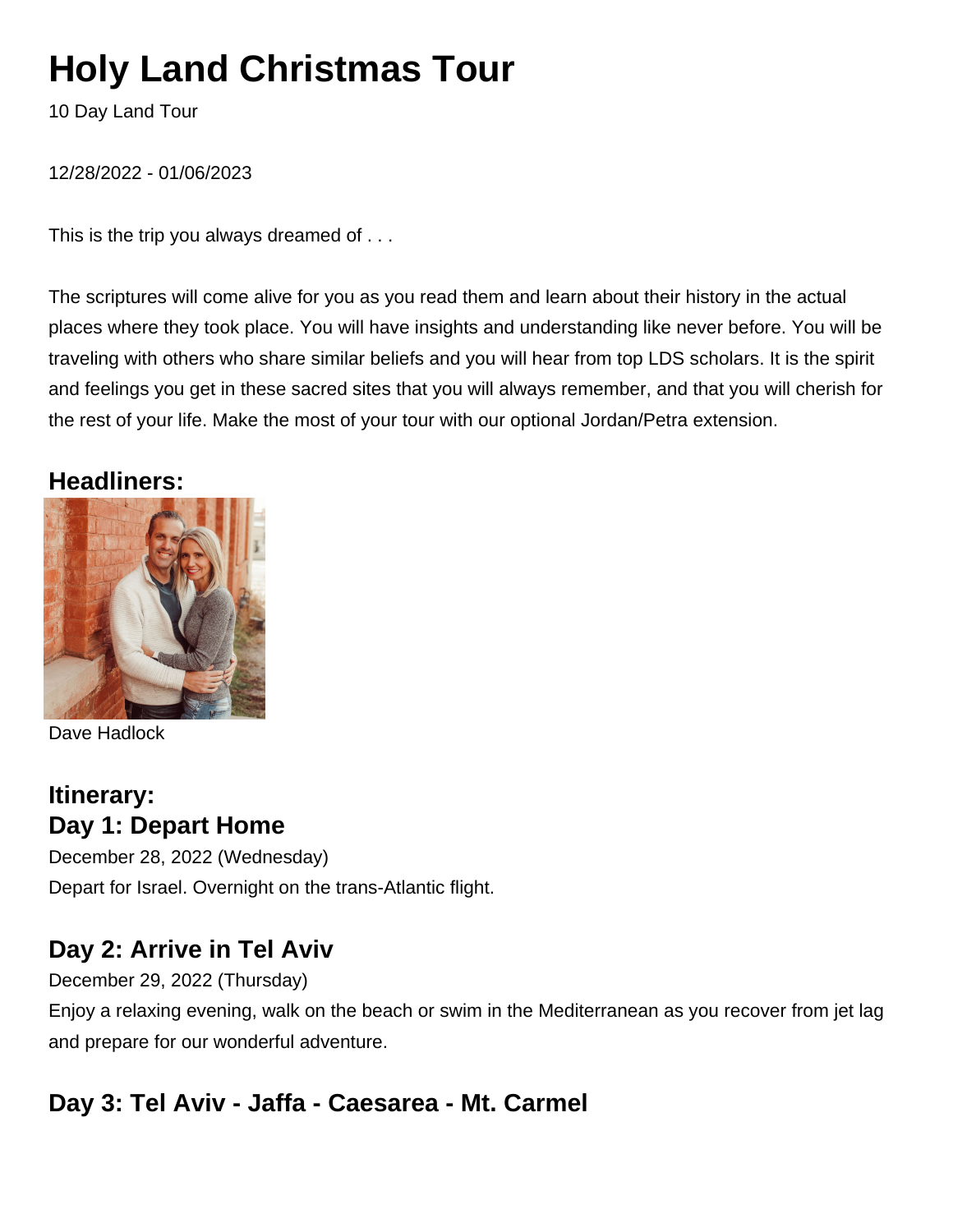#### December 30, 2022 (Friday)

We will begin our vacation with a bus tour of Tel Aviv and then a visit of Old Jaffa (Joppa) and the Artist's Quarters. Jaffa is where Peter received his vision leading to the expansion of missionary work to the Gentiles and is also the place that Jonah attempted to flee from the Lord $\hat{\mathbf{a}} \in \mathbb{N}^N$ s presence aboard a ship bound for Tarshish. We will discuss the doctrinal implications of the two events. From Jaffa, we will travel along the Mediterranean coast to the Roman, New Testament capital, Caesarea. Once in Caesarea, we will see an ancient Roman theatre, hippodrome and study a couple of the Biblical events that happened here. From Caesarea, we will go to Tiberias stopping at Mt. Carmel on the way, where we will discuss the epic battle between Elijah and the wicked priests of Baal. We will overnight at our hotel in Galilee.

# **Day 4: Cana - Church of Annunciation - Nazareth Village - Nazareth Precipice or Mount Tabor**

### December 31, 2022 (Saturday)

Today we will spend most of the day discovering the early childhood home of Christ. Here we will see the Church of Annunciation and possibly a local synagogue church, which would be similar to the synagogue Christ taught in as a youth. We will visit Nazareth Village, which will demonstrate life in a small, first century village such as Nazareth. We will visit Cana, where the first recorded miracle of Christ took place in the turning of water to wine. We will then return to our hotel in Galilee.

## **Day 5: Sea of Galilee - Magdala - Capernaum - Mount of Beatitudes - Caesarea Phillipi (Banias)**

### January 1, 2023 (Sunday)

Today will begin with a peaceful boat ride across the Sea of Galilee before arriving at traditional site where Christ delivered the Sermon on the Mount. On the Sea, we will read through and discuss several of the miracles that took place here. Upon arriving at the Mount of Beatitudes, we will find a quiet place to study the doctrines of that amazing sermon. Then we will visit Capernaum, which was the center of Jesusâ€<sup>™</sup> Galilean ministry. In Capernaum, Christ performed many miracles and gave many profound teachings, including the Bread of Life sermon. We will see the remains of a synagogue from the time of Christ, which very well may have been the synagogue in which He taught. Lunch today is included as everyone will have the opportunity to try St. Peter's Fish. We will continue our day with a visit to Banias (Caesarea Phillipi), which is the site of Peter's testimony of Savior (Thou art the son of the living God  $\hat{a}\in$  Matthew 16) and one of the sources of the Jordan River as it emerges from the foothills of Mount Hermon. Time permitting we will visit the site of Magdala, which is believed to be the home town of Mary Magdalene and the site of a first century synagogue. Return to our hotel in Galilee.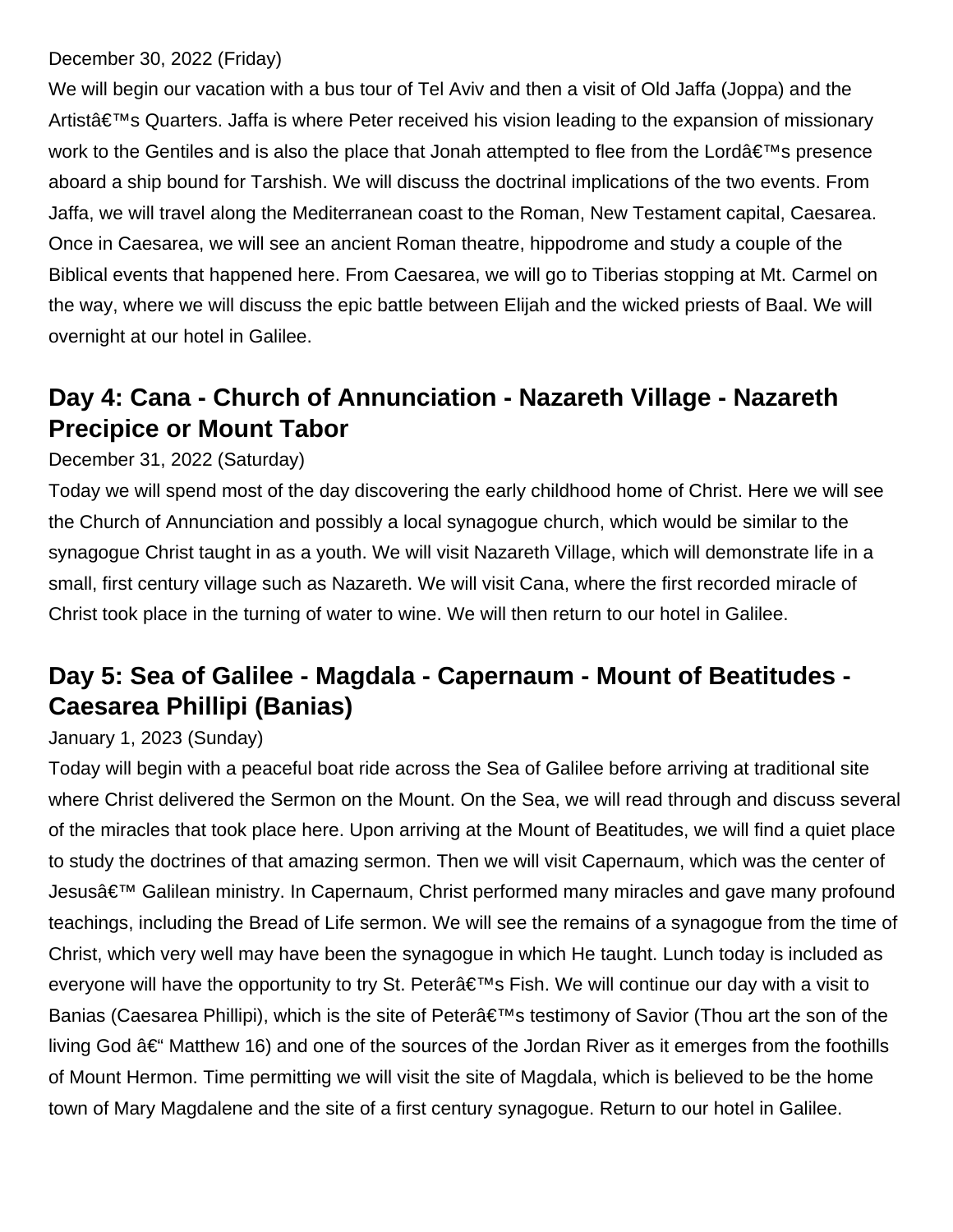# **Day 6: Bet She'an - Jordan Valley - Jericho Overlook (Wadi Qelt) - Jordan River (Bethabara) - Dead Sea Swim**

### January 2, 2023 (Monday)

We will begin the morning with a drive to the strategic site of Beth Shean. At these impressive ruins we will see the splendor of Roman life and Hellenistic culture. Here Saul's body was nailed to the city walls when he was captured. We will then drive through the Jordan Valley passing by Jericho and review some of the important scriptural events that took place on the road to Jericho from an overlook known as Wadi Qelt. We will stop at the traditional site where Christ was baptized and near where the Israelites crossed into Canaan. Before ascending into Jerusalem, we will float in the Dead Sea (optional). From here we will continue on to Jerusalem. We will check into our hotel in Jerusalem. Following dinner, we will visit an olive wood shop for those who are interested.

# **Day 7: Mount of Olives - Gethsemane (private gardens) - Jerusalem Center - Western Wall - Davidson Center Museum - Southern Temple Steps - Church of the Holy Sepulchre/Old City - House of Caiaphas/Gallacantu - Last Supper**

January 3, 2023 (Tuesday)

This morning will begin with a visit to the Garden of Gethsemane where we will discuss the miraculous events that took place along this hillside and where you will be given a moment to ponder those events prior to sacrament service at the Jerusalem Center. Today we will tour the Old City in which we will see Mount Zion, visit the St. Anne's Church with the Pools of Bethesda, and the Antonia Fortress. We will walk through the Jewish Quarter to the Western Wall, visit the Herodian Quarter. In the afternoon, weâ€<sup>™</sup>ll have an optional tour by way of the via dolorosa ending at the Church of the Holy Sepulchre. Free time in the Old City for those who would prefer.

# **Day 8: Old City - Garden Tomb & Golgotha - Bethlehem**

### January 4, 2023 (Wednesday)

We will begin the morning in the Old City Jerusalem. In the afternoon, we will head out to Bethlehem, where we will see the church of the Nativity as well as the Shepherd's fields. Coming back from Bethlehem, we will go to the Garden Tomb, where we are also able to view the ancient Golgotha. Here we will be discuss and ponder the final moments of Christ $\hat{a} \in \mathbb{N}$ s mortal life and his glorious resurrection.

# **Day 9: Masada - Qumran**

### January 5, 2023 (Thursday)

We will begin our day by driving to Masada. Here we will take a cable car to the top of Masada to see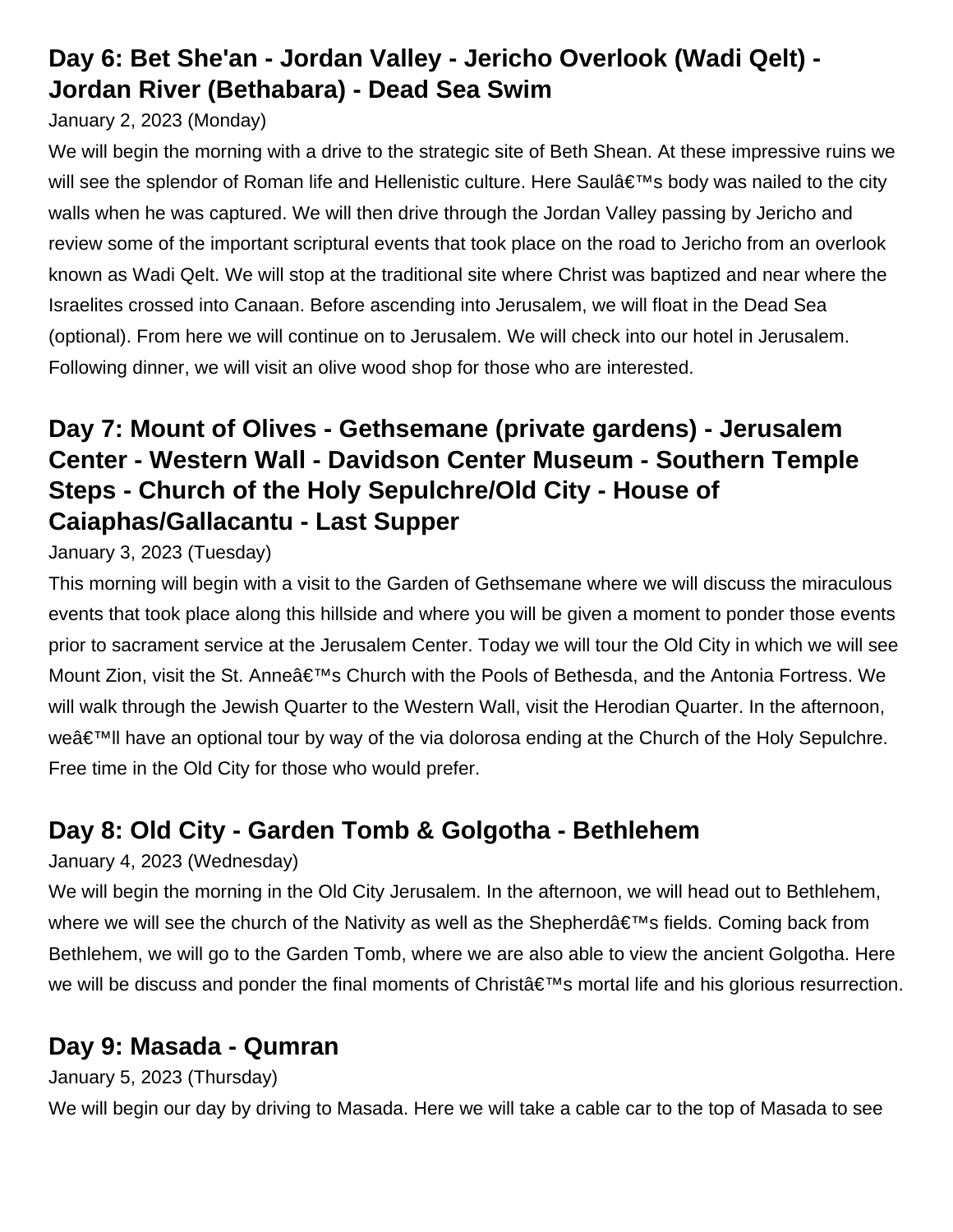the ruins of the palace-fortress built by King Herod. We will discuss the history of the Zealot $\hat{a} \in \mathbb{N}$ s last stand against the Romans. From Masada, we will drive to Qumran to visit the sites in which the Dead Sea Scrolls were discovered. Transfer to airport around 7:00 PM for late night flight home. Flight should be scheduled for around midnight. For those continuing to Jordan/Petra, the bus will go south from Masada to the Red Sea. From there we will cross over into Jordan.

Transfer to airport around 7:00 PM for late night flight home. Flight should be scheduled for around midnight. For those continuing to Jordan/Petra, the bus will go south from Masada to the Red Sea. From there we will cross over into Jordan. You will arrive home on January 6th.

### **Day 10: Arrive Home or Continue to Jordan**

January 6, 2023 (Friday) Arrive home for those not going onto Jordan

# **Day 10: Red Sea Snorkeling (optional on own) - Wadi Rum Jeep Tour**

January 6, 2023 (Friday)

The morning begins with a pickup ride through the Wadi Rum desert. The scenery is surreal and the site of many movies, ranging from Lawrence of Arabia to the most recent Star Wars moving. After returning from the desert, you will have free time to enjoy shopping, swimming, snorkeling or just relaxing on the beach. The hotel is right on the beach. Or you can also try out the world class snorkeling in the Red Sea. For about \$30 you can grab a shuttle to the reef where snorkel gear is included (paid for at the hotel).

### **Day 11: Petra**

January 7, 2023 (Saturday)

Today we will leave our amazing resort on the Red Sea around 9:00 AM to visit the amazing site of Petra. Petra is a historical and archaeological city in the Jordanian governorate of Ma $\hat{a} \in \mathbb{N}$ an that is famous for its rock-cut architecture and water conduit system. It was made famous from the Indiana Jones movie. Petra was established sometime around the 6th century BC as the capital city of the Nabataeans. It is a symbol of Jordan as well as its most visited tourist attraction. We will have about 4.5 to 5 hours on site in Petra before leaving for the airport in Amman. We will arrive to the airport around 9:30 PM. Schedule your flight to depart after 11:00 PM.

### **Information:**

Space is limited so BOOK NOW!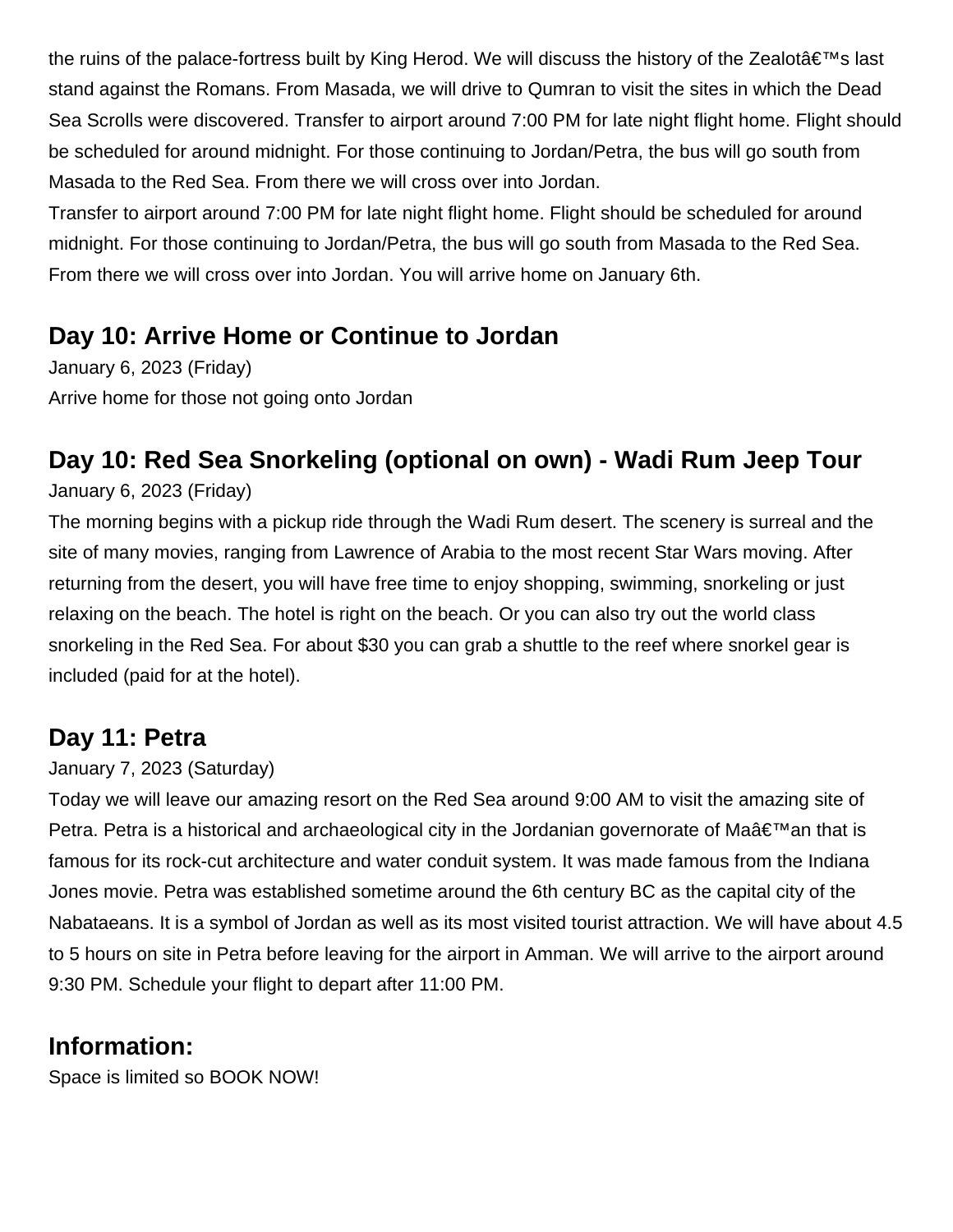#### INCLUDED

4-5 Star Hotels – Herods, Sea of Galilee Hotel, Dan Jerusalem/Olive Tree Local Guide & LDS Tour Director Breakfast & Dinner (lunches not included) First Class Coach/Bus All entrance fees Whisper Head Sets

#### NOT INCLUDED

Tips: Additional information in the pricing section below

International Airfare: We email the group about 4 months prior to the tour with the suggested flight schedule. We do not arrange group airfare since usually it is considerably more expensive to do so. We are flexible on flights and we will give you an arrival time for when you should arrive in Tel Aviv. Flights are usually around \$1,300-\$1,500 out of SLC. Lunches, Personal Items, Phone, Internet, etc.

### **Pricing:**

**Price** 

- \$2245 per person based on double occupancy for cash or check payments.
- \$2325 per person based on double occupancy for credit card payments.
- Single Supplement  $a \in$  \$150 per night

Optional Petra Add-on

- \$650 per person based on double occupancy

#### Tips

- We collect pre-paid tips in advance of \$100 per person for the Israeli guide and driver. You will need to tip hotel baggage porters if they take your luggage for you. We are often asked about tipping the LDS tour director. They greatly appreciate tips. We recommend about \$4-\$5 per day. If you feel they did a good job and would like to thank them, this is an appropriate way to do so. As with any service, tipping is at your discretion.

- Tips are not collected in advance for any tour extensions, such as Jordan or Egypt. We recommend